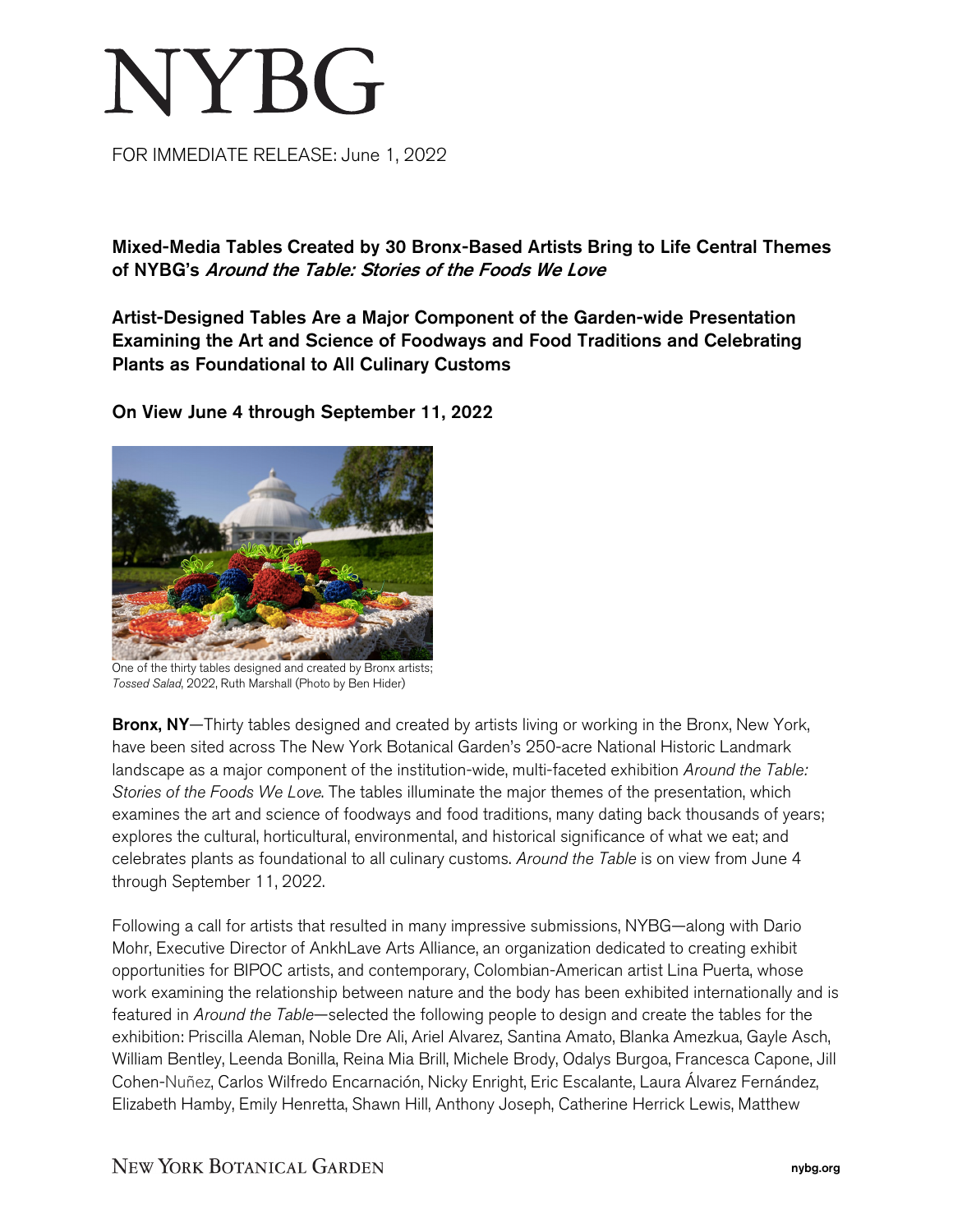López-Jensen, Ruth Marshall, Yoshiko Mori, Lovie Pignata, Joely Saravia, Sylvia Vigliani, Dina Weinberg, and Natalie Collette Wood.

The artists used a broad range of materials and techniques, such as fabric, paper, metal, and photographs, and carving, painting, sculpting, and crocheting, to create their designs on triangular, square, or rectangular wooden tables provided by the Botanical Garden, which served as canvases for the artists' depictions of food and foodways. Through their art and inspired by their diverse backgrounds from all corners of the world—from where the artists live or work in the Bronx, New York, to island nations in the Caribbean, countries in South America, and many other places across the globe, including Ethiopia, Australia, China, Italy, and Japan—the tables reveal their creators' heritages, family traditions, and life experiences.

The placement of the artist-designed tables has been curated by subject matter and materials. They are located in places one might expect to see a table such as the Clay Family Picnic Pavilions, near historic NYBG structures including the Lillian Goldman Fountain of Life, and tucked into living plant collections and specialty gardens such as the Benenson Ornamental Conifers.

The artists' tables illuminate an abundance of edible plants, from global dietary staples such as rice, beans, squash, and corn to the regional spice and flavor provided by peppers, greens, and tomatoes, as well as interesting narratives tied to the lamb's quarters plant, ackee fruit, the teff supergrain, and more. Some tables also illustrate the ingredients and recipes that yield dishes such as paella and traditional preparations such as sofrito. Others explore how ceremonial gatherings, including the Passover seder, bring people together and preserve cultural and historic memories for generations.

The table stories unfold in different manners and styles, some offering opportunities for visitor engagement in interesting and unique ways such as through tactile experience of the works, viewing them through augmented reality, and creating their own complementary art through wooden rubbing plates. On select days, complementary exhibition programming includes "The Art of the Table," during which individual table artists engage with visitors in special activities such as demonstrations, group painting, or storytelling.

In addition to the 30 artist-designed tables, *Around the Table* offers expansive installations of living edible plants; an African American Garden curated by Dr. Jessica B. Harris, the leading scholar of foods of the African Diaspora; the work of contemporary artist Lina Puerta; and displays highlighting the art and science of edible plants and plant-based cookbooks. Programming for all ages includes "Around the Kids' Table" in the Everett Children's Adventure Garden, Wellness Wednesdays with the NYBG Farmers Market, weekend celebrations, and more. The exhibition provides opportunities to discover the diversity and beauty of plants that are grown for cuisine around the world, to uncover the botanical origins of the foods people think they know, and to cultivate deeper understanding of the environmental and social impacts of food choices.

For more information or to purchase tickets for *Around the Table: Stories of the Foods We Love*, please visit [https://www.nybg.org/event/around-the-table-stories-of-the-foods-we-love/.](https://www.nybg.org/event/around-the-table-stories-of-the-foods-we-love/)